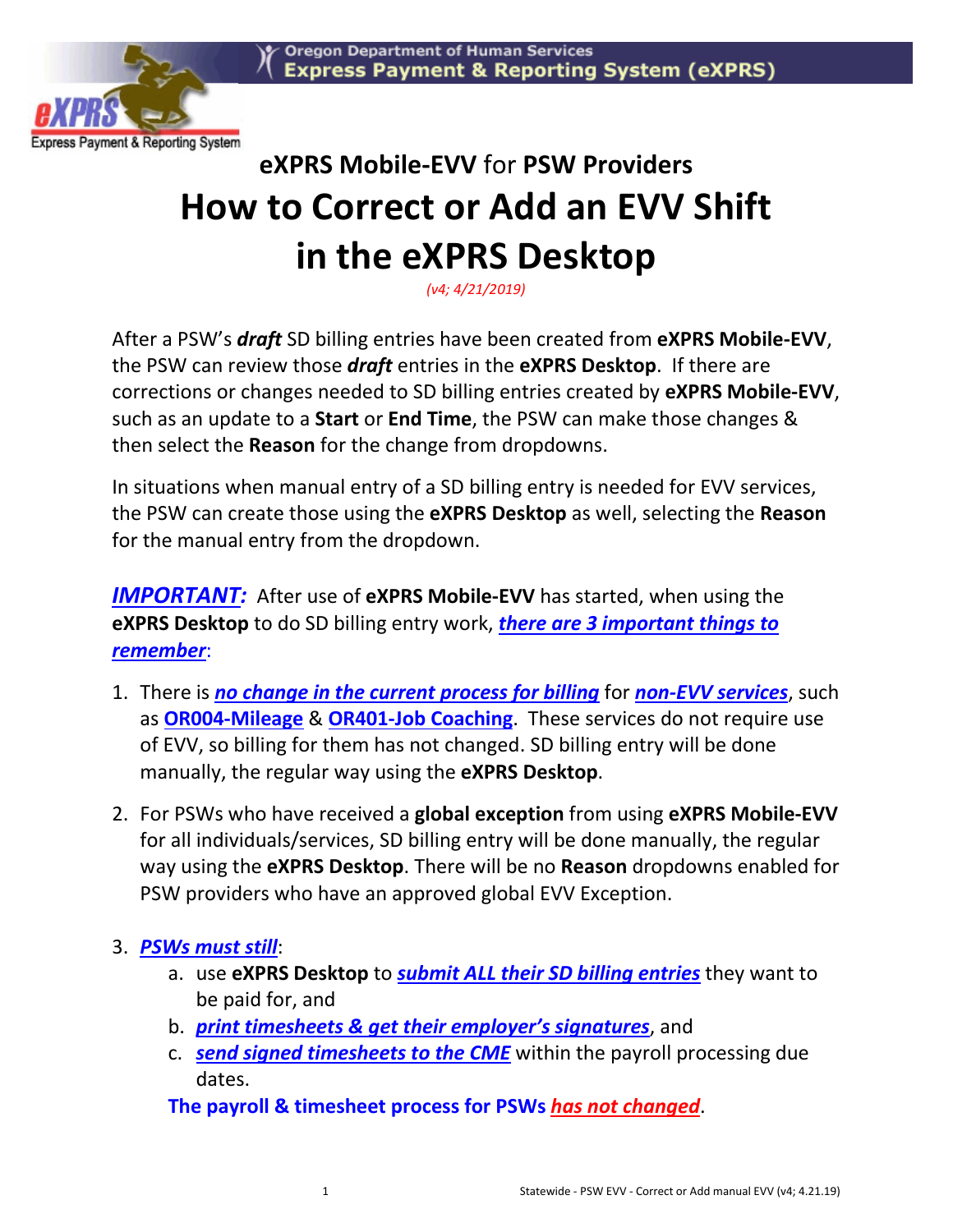# **How to Correct a** *draft* **EVV SD billing entry:**

1. Login to the **eXPRS Desktop** from a computer or laptop.



2. From the left-hand menu, click on *Create Service Delivered Entries from Single Service Authorization* to search for your active service authorizations that can be billed against.

|                                                           |                         |                  | <b>Oregon Department of Human Services</b> | <b>Express Payment &amp; Reporting System (eXPRS)</b>         |                                                                                                            |
|-----------------------------------------------------------|-------------------------|------------------|--------------------------------------------|---------------------------------------------------------------|------------------------------------------------------------------------------------------------------------|
| <b>Express Payment &amp; Reporting System</b>             |                         |                  |                                            | Logged in as pswuser - All my Organizations and Program Areas | Home My Account Change Password Help $\blacktriangledown$ Customer Service $\blacktriangledown$<br>Log Out |
| Go To EVV                                                 | Home                    |                  |                                            |                                                               |                                                                                                            |
| Find SPA                                                  | <b>My Credentials</b>   |                  |                                            |                                                               |                                                                                                            |
| <b>View Service Delivered</b><br>Entries                  | <b>SPD ID</b>           | <b>Specialty</b> | <b>CHC Expires</b>                         | <b>PEA Expires</b>                                            | <b>Approved to Work Expires</b>                                                                            |
| <b>Create Service</b>                                     | $7***6$                 | 84-803           | 8/31/2019                                  | 6/30/2019                                                     | 6/30/2019                                                                                                  |
| Delivered Entries from<br>Single Service<br>Authorization | <b>Ny Notifications</b> |                  |                                            |                                                               |                                                                                                            |
| <b>Find Claims</b>                                        |                         |                  |                                            | Filtered By Type   All Notification Types  v                  | Include Removed □                                                                                          |
| <b>Enter Travel Time</b>                                  |                         |                  |                                            |                                                               |                                                                                                            |
| <b>View Travel Time</b>                                   |                         |                  |                                            | Find                                                          |                                                                                                            |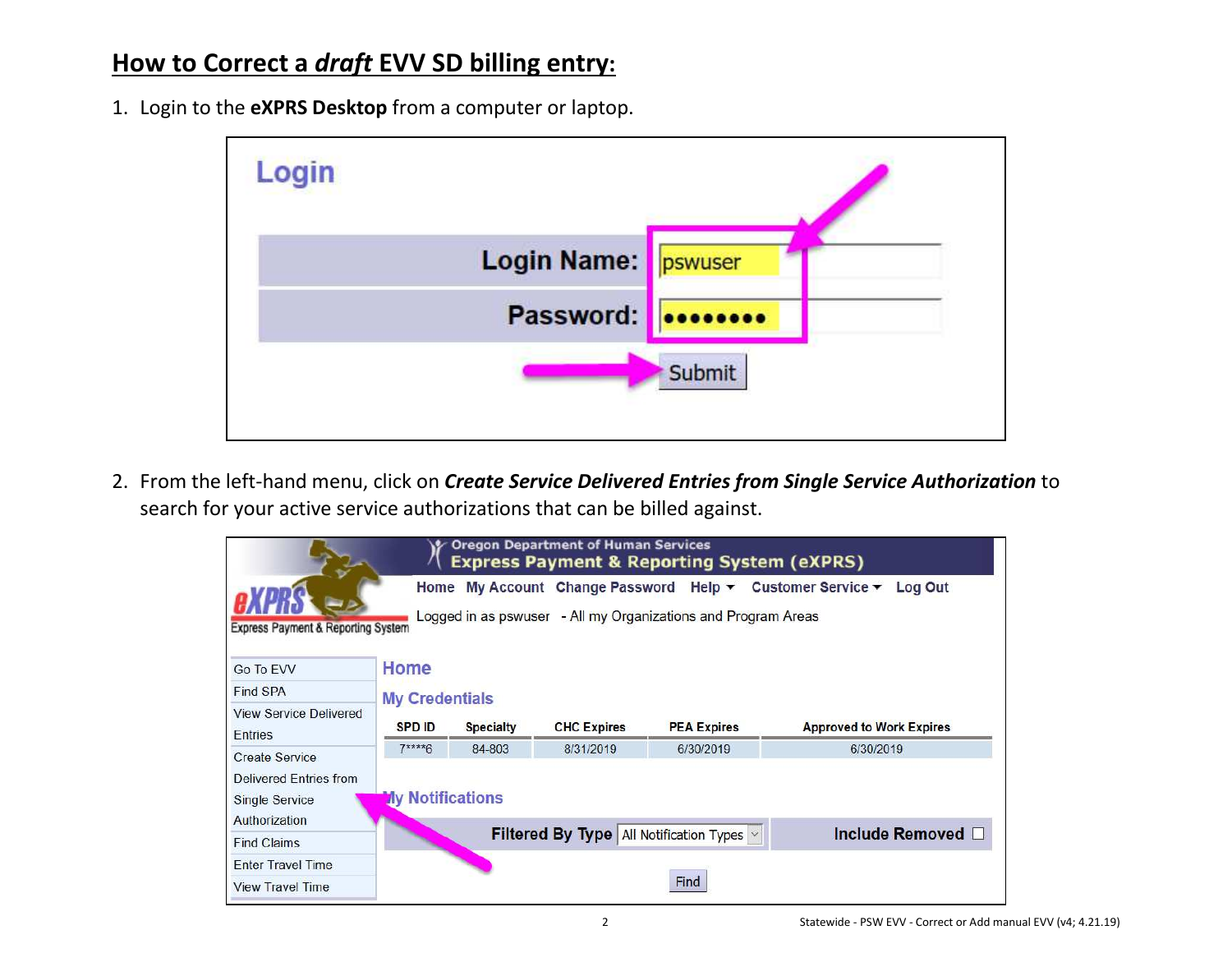- 3. Now search for your active authorizations that can be billed against. Any SD billing entries created from **eXPRS Mobile-EVV** will be saved under its authorization.
	- Easiest way to search is to use the **date rang**e for the dates you worked *(or will work)* in the **Effective Date** & **End Date** fields.
	- With your work dates entered, click **FIND** to search.

| <b>Create Service Delivered Entries from Single Service Authorization</b> |                |              |          |
|---------------------------------------------------------------------------|----------------|--------------|----------|
| <b>Client Prime:</b>                                                      |                |              |          |
| <b>Service Location/PSW SPD Provider ID:</b>                              | 的              |              |          |
| <b>DHS Contract Num:</b>                                                  |                |              |          |
| <b>Service Element:</b>                                                   | $\checkmark$   |              |          |
| <b>Procedure Code:</b>                                                    |                | $\infty$     |          |
| <b>Svc Modifier Cd:</b>                                                   |                | $\checkmark$ |          |
| <b>Effective Date:</b>                                                    | 3/1/2019<br>邇  | Exact:       | ○Yes ●No |
| <b>End Date:</b>                                                          | 3/31/2019<br>編 | Exact:       | ○Yes ●No |
|                                                                           | Reset<br>Find  |              |          |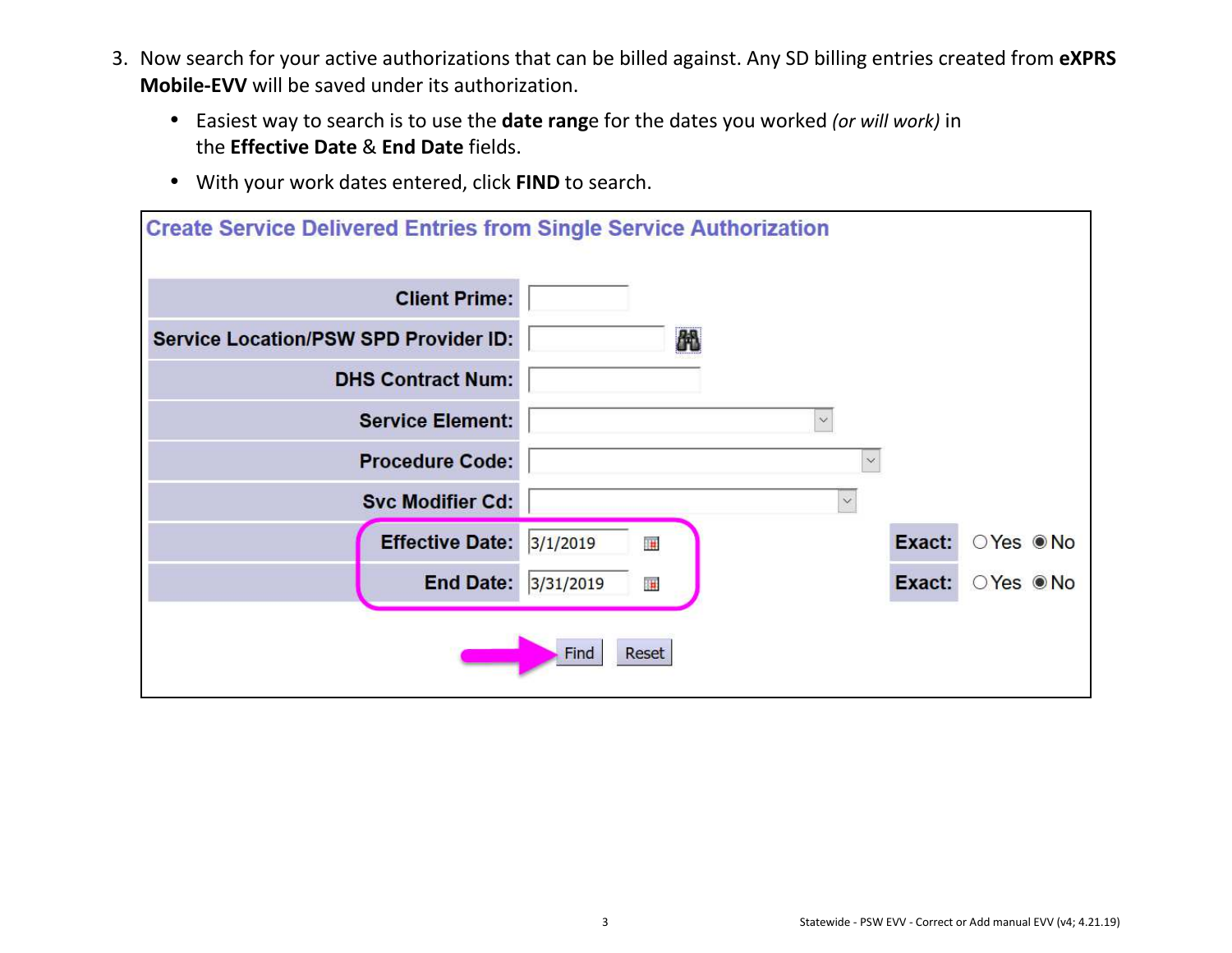4. A list of active authorizations that covers the work dates entered by the PSW will show.

|                                        | <b>Svc Modifier Cd:</b>      |               |                     |                             |          |           |                                  |
|----------------------------------------|------------------------------|---------------|---------------------|-----------------------------|----------|-----------|----------------------------------|
|                                        | <b>Effective Date:</b>       | 3/1/2019      | 围                   |                             |          | Exact:    | $\bigcirc$ Yes $\circledcirc$ No |
|                                        | <b>End Date:</b>             | 3/31/2019     | <b>F</b>            |                             |          | Exact:    | $\bigcirc$ Yes $\circledcirc$ No |
|                                        |                              | Reset<br>Find | à<br>Print          |                             |          |           |                                  |
|                                        | <b>Name</b>                  |               |                     | <b>Service Location/PSW</b> |          |           | 业                                |
| Dactyl, Terry - prime #                |                              |               | pswuser - 7****6    |                             |          |           |                                  |
| SPA#                                   | <b>Proc Code</b>             |               | <b>Modifier</b>     | Rate                        | Begin    | End       |                                  |
|                                        |                              |               | WE - Community      | \$0.48                      | 4/1/2018 | 3/31/2019 |                                  |
| $21****01$                             | OR004 - Comm Transp, Mileage |               |                     |                             |          |           |                                  |
| 21*******02 OR507 - Relief Care, Daily |                              |               | NA - Not Applicable | \$204.00                    | 4/1/2018 | 3/25/2019 |                                  |

5. From the results list, click on the green **\$** for the EVV service authorization you need to correct billings for to open it. This will take you to the **Service Delivered by Service Authorization** page – the regular SD billing entry page - for that authorization. Any EVV generated SD billings will be saved here for you from **eXPRS Mobile-EVV**.

|                                        | <b>Svc Modifier Cd:</b>      |               |                     |          |                             |            |                                  |
|----------------------------------------|------------------------------|---------------|---------------------|----------|-----------------------------|------------|----------------------------------|
|                                        | <b>Effective Date:</b>       | 3/1/2019      | 再                   |          | Exact:                      |            | $\bigcirc$ Yes $\circledcirc$ No |
|                                        | <b>End Date:</b>             | 3/31/2019     | <b>I</b>            |          | Exact:                      |            | $\bigcirc$ Yes $\circledcirc$ No |
|                                        |                              | Reset<br>Find | Print               |          |                             |            |                                  |
|                                        |                              |               |                     |          |                             |            |                                  |
|                                        | Name                         |               |                     |          | <b>Service Location/PSW</b> |            |                                  |
| <b>Dactyl, Terry - prime #</b>         |                              |               | pswuser - 7****6    |          |                             |            |                                  |
| SPA#                                   | <b>Proc Code</b>             |               | <b>Modifier</b>     | Rate     | <b>Begin</b>                | <b>End</b> |                                  |
| $21***01$                              | OR004 - Comm Transp, Mileage |               | WE - Community      | \$0.48   | 4/1/2018                    | 3/31/2019  |                                  |
| 21*******02 OR507 - Relief Care, Daily |                              |               | NA - Not Applicable | \$204.00 | 4/1/2018                    | 3/25/2019  |                                  |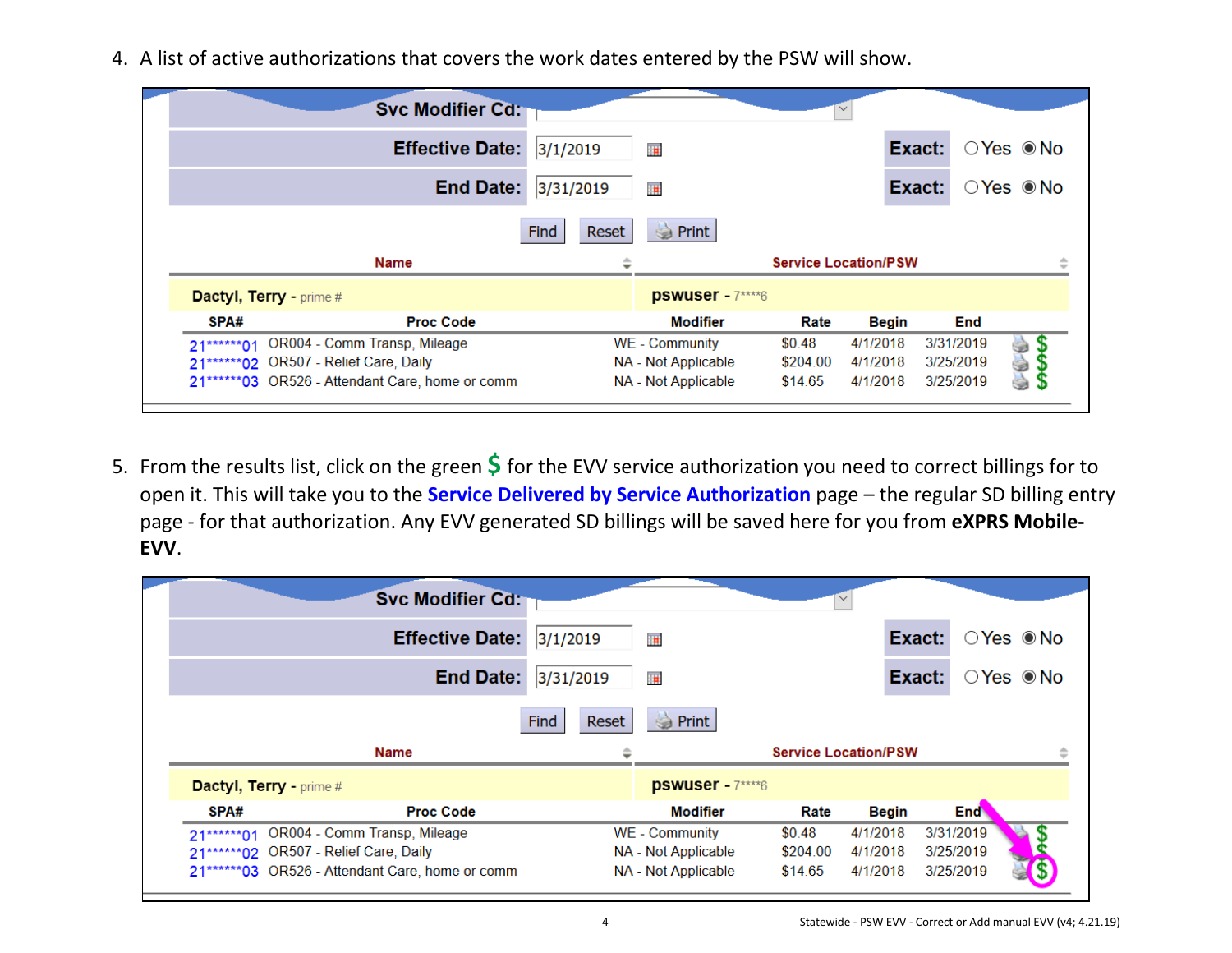6. In the **Service Delivered by Service Authorization** page you will see any SD billing entries that have been manually or **eXPRS Mobile-EVV** created. SD billing entries will remain in *draft* status until you submit them for payment, like in the past.

For **eXPRS Mobile-EVV** generated SD billing entries, the **DATE** will be locked; you cannot change it.

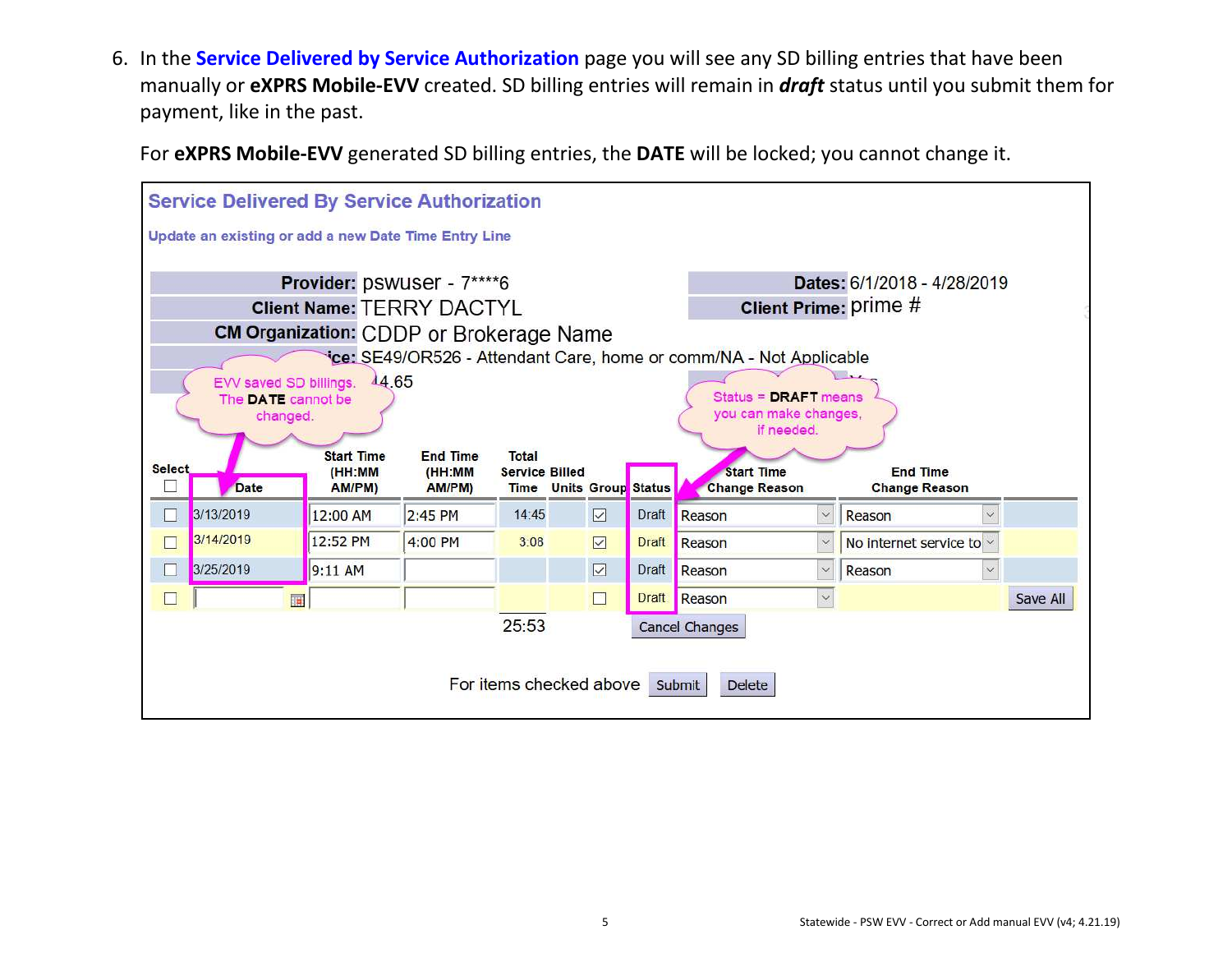- 7. If changes or corrections are needed to EVV SD billing entries, you can make them, as long as the SD billing entry is still *draft*.
	- **FIRST:** check to see if you have any *draft* EVV SD billing entries **that are still open & running** meaning they have *no* **End Time** listed *(like shown below)*. If you do, you will need to add an **End Time** & click **Save All** to close that SD billing *before* changes to any other *draft* SD billings can be made or new billings can be added.

|               | <b>Service Delivered By Service Authorization</b>    |                                  |                  |                             |                         |              |                                                              |              |                                         |              |          |
|---------------|------------------------------------------------------|----------------------------------|------------------|-----------------------------|-------------------------|--------------|--------------------------------------------------------------|--------------|-----------------------------------------|--------------|----------|
|               | Update an existing or add a new Date Time Entry Line |                                  |                  |                             |                         |              |                                                              |              |                                         |              |          |
|               |                                                      | Provider: pswuser - 7****6       |                  |                             |                         |              |                                                              |              | Dates: 6/1/2018 - 4/28/2019             |              |          |
|               |                                                      | <b>Client Name: TERRY DACTYL</b> |                  |                             |                         |              |                                                              |              | Client Prime: prime #                   |              |          |
|               | CM Organization: CDDP or Brokerage N                 |                                  |                  |                             |                         |              |                                                              |              |                                         |              |          |
|               |                                                      | Service: SE49/OR526 - Atten      |                  |                             |                         |              | A Blank END TIME means the shift is                          |              | plicable                                |              |          |
|               |                                                      | <b>Rate: \$14.65</b>             |                  |                             |                         |              | still open & running.                                        |              | <b>q:</b> Yes                           |              |          |
|               |                                                      |                                  |                  |                             |                         |              | Add an End Time & click Save All                             |              |                                         |              |          |
|               |                                                      |                                  |                  |                             |                         |              | <b>BEFORE</b> you make changes to any<br>of the SD billings. |              |                                         |              |          |
| <b>Select</b> |                                                      | <b>Start Time</b>                | <b>End Time</b>  | <b>Total</b>                |                         |              |                                                              |              |                                         |              |          |
|               | Date                                                 | (HH:MM<br>AM/PM)                 | (HH:MM<br>AM/PM) | Service Bill<br><b>Time</b> | <b>Its Group Status</b> |              | Time<br><b>Change Reason</b>                                 |              | <b>End Time</b><br><b>Change Reason</b> |              |          |
|               | 3/13/2019                                            | 12:00 AM                         | 2:45 PM          | 14 <sub>2</sub>             | ☑                       | <b>Draft</b> | Reason                                                       | $\checkmark$ | Reason                                  | $\checkmark$ |          |
|               | 3/14/2019                                            | 12:52 PM                         | 4:00 PM          | 3:08                        | $\boxed{\vee}$          | <b>Draft</b> | Reason                                                       | $\vee$       | No internet service to v                |              |          |
|               | 3/25/2019                                            | 9:11 AM                          |                  |                             | $\boxed{\vee}$          | Draft        | Reason                                                       | $\checkmark$ | Reason                                  | $\checkmark$ |          |
|               | <b>IF</b>                                            |                                  |                  |                             | $\Box$                  | Draft        | Reason                                                       | $\checkmark$ |                                         |              | Save All |
|               |                                                      |                                  |                  | 25:53                       |                         |              | <b>Cancel Changes</b>                                        |              |                                         |              |          |
|               |                                                      |                                  |                  |                             |                         |              |                                                              |              |                                         |              |          |
|               |                                                      |                                  |                  |                             | For items checked above |              | Submit<br><b>Delete</b>                                      |              |                                         |              |          |
|               |                                                      |                                  |                  |                             |                         |              |                                                              |              |                                         |              |          |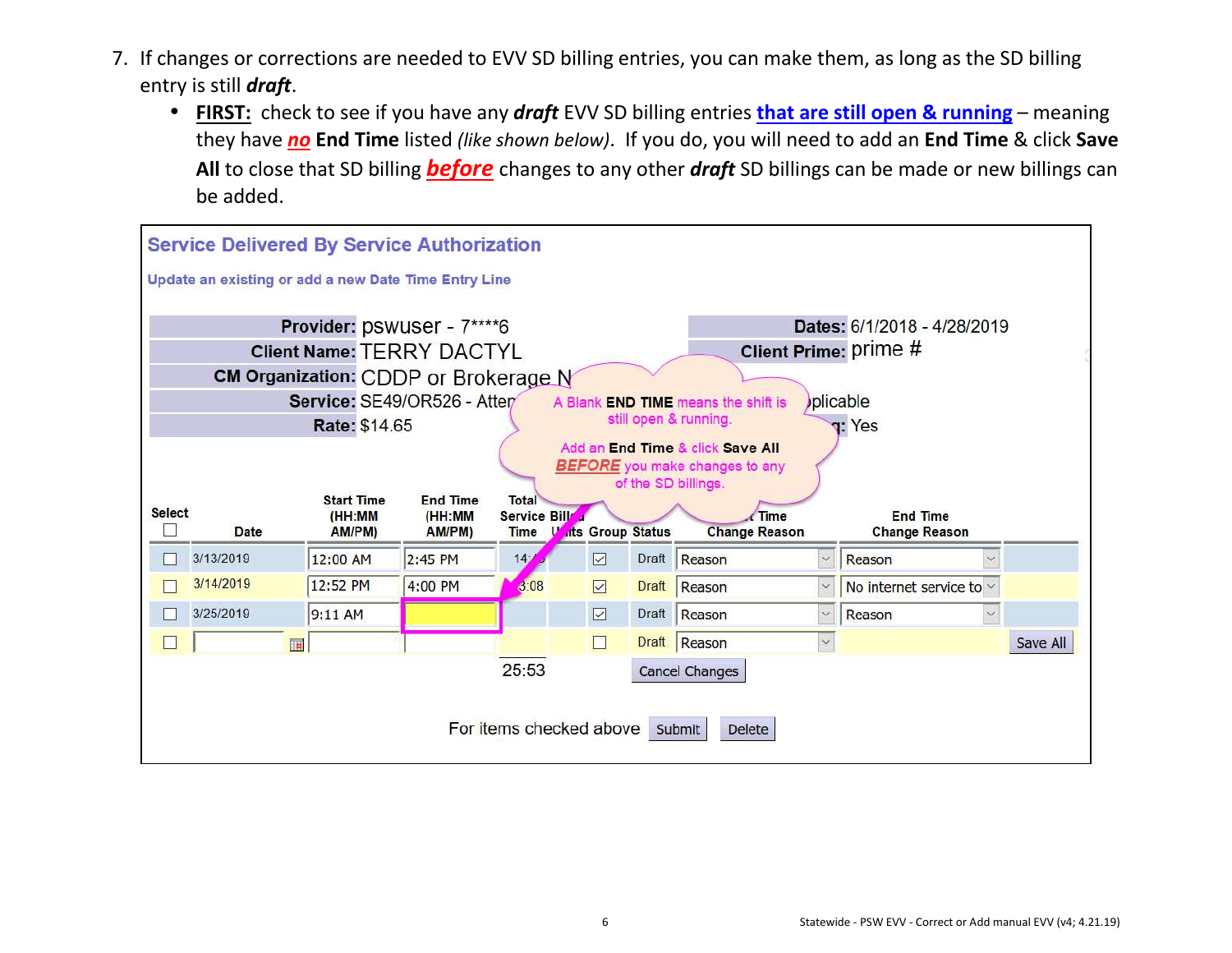- $\bullet$  **SECOND**: You can now make any needed changes to other *draft* SD billing entries. *For example*: This PSW corrected/changed the **Start Time** for the *draft* SD billing on **3/13/2019** from 12:00 AM to 12:15 PM because the PSW clocked in too early for the service in **eXPRS Mobile-EVV**.
	- o The PSW made the correction to the **Start Time** here,
	- o selected the appropriate **Start Time Change Reason** from the dropdown, and then
	- o clicked **Save All** to save the changes.

|               |             |                                       | SE49/OR526 - Attenuant June, home or comm/NA - Not reputable |                                                      |                |                           |                                                    |                        |                                               |           |          |
|---------------|-------------|---------------------------------------|--------------------------------------------------------------|------------------------------------------------------|----------------|---------------------------|----------------------------------------------------|------------------------|-----------------------------------------------|-----------|----------|
|               |             | Rate: \$14.65                         |                                                              |                                                      |                |                           |                                                    | <b>Review Req: Yes</b> |                                               |           |          |
|               |             |                                       |                                                              |                                                      |                |                           | <b>Print</b>                                       |                        |                                               |           |          |
| <b>Select</b> | <b>Date</b> | <b>Start Time</b><br>(HH:MM<br>AM/PM) | <b>End Time</b><br>(HH:MM<br>AM/PM)                          | <b>Total</b><br><b>Service Billed</b><br><b>Time</b> |                | <b>Units Group Status</b> | <b>Start Time</b><br><b>Change Reason</b>          |                        | <b>End Time</b><br><b>Change Reason</b>       |           |          |
|               | 3/13/2019   | 12:15 PM                              | 2:45 PM                                                      | 14:45                                                | ☑              | Draft                     | Reason                                             | $\checkmark$           | Reason                                        |           |          |
|               | 3/14/2019   | 12:52 PM                              | 4:00 PM                                                      | 3:08                                                 | $\boxed{\vee}$ | <b>Draft</b>              | Reason                                             |                        |                                               | $\vee$ o: |          |
|               | 3/25/2019   | $9:11$ AM                             | 11:30 AM                                                     | 2:19                                                 |                |                           | Draft Forgot to clock in at the beginning of shift |                        |                                               |           |          |
|               | 圓           |                                       |                                                              |                                                      | $\Box$         | <b>Draf</b>               | Clocked in too early                               |                        |                                               |           | Save All |
|               |             |                                       |                                                              | 25:53                                                |                | Cance                     | No Internet service to clock in                    |                        |                                               |           |          |
|               |             |                                       |                                                              |                                                      |                |                           | Created Manually Due to Data Entry Error           |                        |                                               |           |          |
|               |             |                                       |                                                              |                                                      |                |                           | SPA not in place at time of service                |                        |                                               |           |          |
|               |             |                                       |                                                              | For items checked above                              |                | Sul                       |                                                    |                        | Service Delivered Prior to EVV Implementation |           |          |
|               |             |                                       |                                                              |                                                      |                |                           | <b>Exception granted</b>                           |                        |                                               |           |          |

8. Using the **Change Reason** dropdowns will also work if manual SD billing entry is necessary from time to time. Just enter the *draft* SD billing entry information manually, as you did in the past, and select the **Reason** from the **Start Time Change Reason** dropdown *(like shown in the example on the next page)*.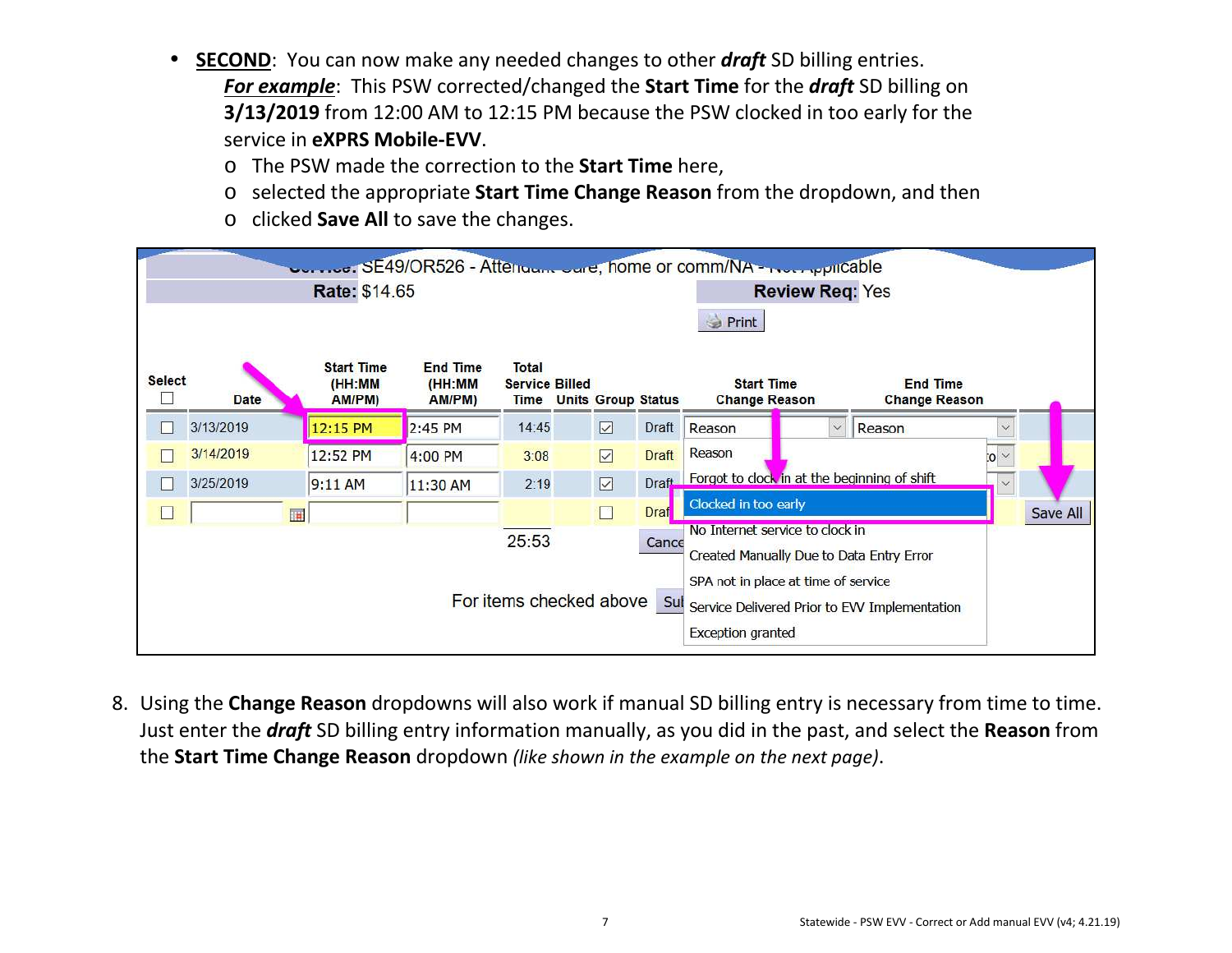|               |           |         |                                         |                        |                                       |                |                           | <b>OGIVICE: SE49/OR526 - Attendant Ogie, nome or comm/NA - Not repricable</b> |                          |          |
|---------------|-----------|---------|-----------------------------------------|------------------------|---------------------------------------|----------------|---------------------------|-------------------------------------------------------------------------------|--------------------------|----------|
|               |           |         | ۶5                                      |                        |                                       |                |                           | <b>Review Req: Yes</b>                                                        |                          |          |
|               |           |         |                                         |                        |                                       |                |                           | Print                                                                         |                          |          |
|               |           |         | SD billing manually<br>created + reason |                        |                                       |                |                           |                                                                               |                          |          |
| <b>Select</b> |           |         |                                         | Time<br>MM <sup></sup> | <b>Total</b><br><b>Service Billed</b> |                |                           | <b>Start Time</b>                                                             | <b>End Time</b>          |          |
|               | Date      |         | $\mathbb{P}$                            | AM/PM)                 | <b>Time</b>                           |                | <b>Units Group Status</b> | <b>Change Reason</b>                                                          | <b>Change Reason</b>     |          |
|               | 3/13/2019 |         | 2:15 PM                                 | 2:45 PM                | 2:30                                  |                | Draft                     | Clocked in too early<br>$\vee$                                                | Reason                   |          |
|               | 3/14/2019 |         | 2:52 PM                                 | 4:00 PM                | 3:08                                  |                | Draft                     | Reason                                                                        | No internet service to x |          |
|               | 3/25/2019 | Ŀ.      | 1AM                                     | 11:30 AM               | 2:19                                  | $\boxed{\vee}$ | Draft                     | Reason                                                                        | Reason<br>$\vee$         |          |
|               | 3/26/19   | 8:45 AM |                                         | 9:15AM                 |                                       |                | <b>Draft</b>              | No Internet service to $\sim$                                                 |                          | Save All |
|               |           |         |                                         |                        |                                       |                |                           | <b>Cancel Changes</b>                                                         |                          |          |
|               |           |         |                                         |                        |                                       |                |                           |                                                                               |                          |          |

| <b>Start Time</b><br><b>Change Reason</b>     | <b>End Time</b><br><b>Change Reason</b>       |
|-----------------------------------------------|-----------------------------------------------|
| Reason<br>$\checkmark$                        | Reason                                        |
| Reason                                        | Reason                                        |
| Forgot to clock in at the beginning of shift  | Forgot to clock out at the end of shift       |
| Clocked in too early                          | No internet service to clock out              |
| No Internet service to clock in               | Mistakenly clocked out                        |
| Created Manually Due to Data Entry Error      | Created Manually Due to Data Entry Error      |
| SPA not in place at time of service           | SPA not in place at time of service           |
| Service Delivered Prior to EVV Implementation | Service Delivered Prior to EVV Implementation |
| <b>Exception granted</b>                      | <b>Exception granted</b>                      |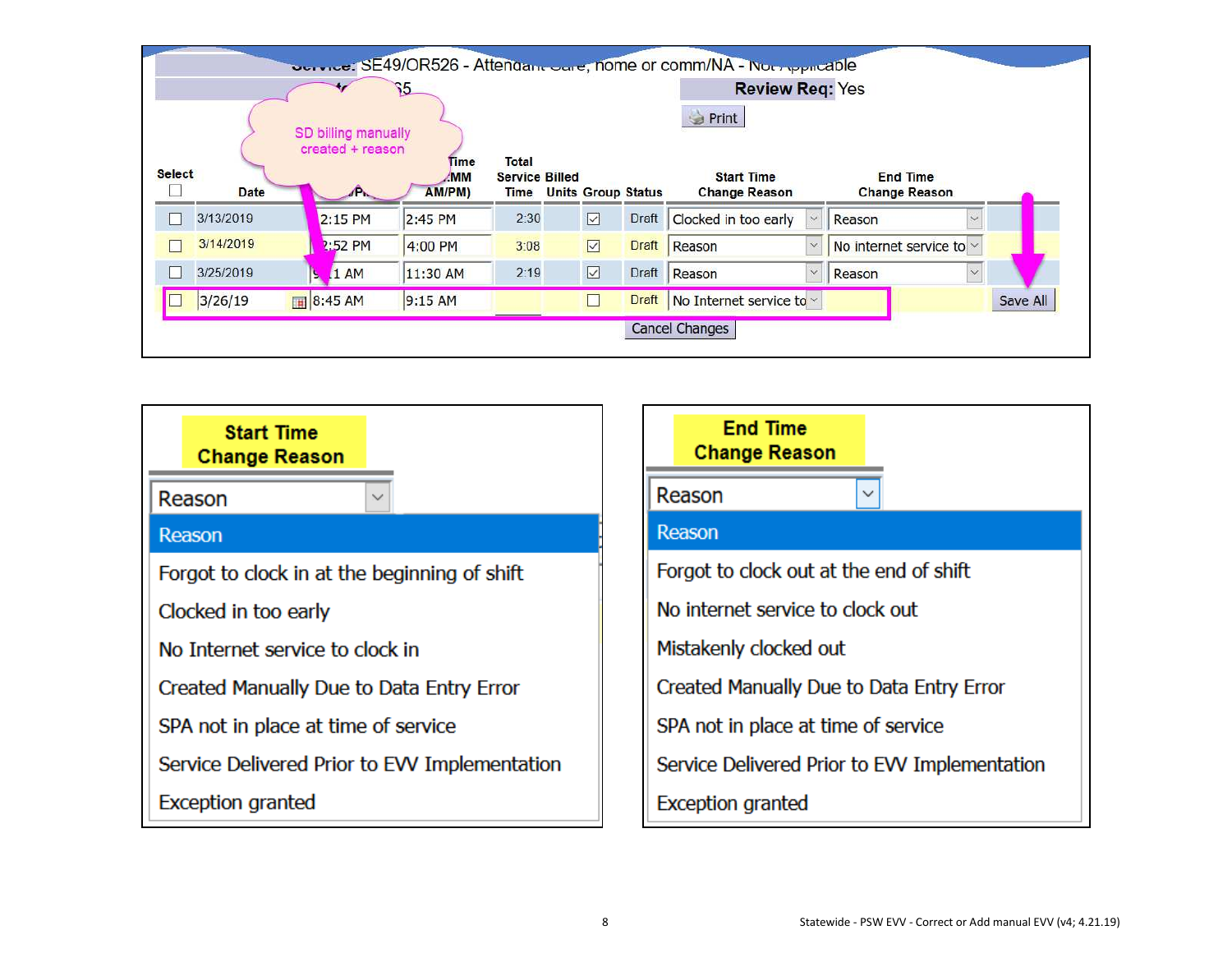9. When you are ready to have your *draft* SD billing entries processed for payment, the process is the same as in the past. You select the SD billings you wish to submit for payment, then click **SUBMIT**.

| Print<br><b>Start Time</b><br><b>End Time</b><br><b>Total</b><br><b>Select</b><br><b>Start Time</b><br><b>End Time</b><br>(HH:MM<br>(HH:MM<br><b>Service Billed</b><br>Date<br>AM/PM)<br>AM/PM)<br><b>Units Group Status</b><br><b>Change Reason</b><br><b>Change Reason</b><br><b>Time</b><br>3/13/2019<br>$\boxed{\vee}$<br>$\boxed{\triangledown}$<br>2:30<br>Clocked in too early<br>12:15 PM<br>2:45 PM<br>Draft<br>Reason<br>$\checkmark$<br>$\checkmark$<br>3/14/2019<br>$\overline{\vee}$<br>$\boxed{\vee}$<br><b>Draft</b><br>No internet service to $\sim$<br>12:52 PM<br>Reason<br>4:00 PM<br>3:08<br>$\vee$<br>$\overline{\vee}$<br>$\overline{\vee}$<br>3/25/2019<br>2:19<br>$\checkmark$<br>11:30 AM<br>9:11 AM<br>Draft<br>Reason<br>Reason<br>$\checkmark$<br>$\Box$<br>3/26/2019<br>0:30<br>$\vee$<br>8:45 AM<br>9:15 AM<br><b>Draft</b><br>No Internet service to v<br>$\Box$<br>Draft Reason<br><b>ITH</b><br>×. |  | Rate: \$14.65 |                        |  | Dervice: SE49/OR526 - Attendam Care, home or comm/NA - Nor Applicable<br><b>Review Req: Yes</b> |  |          |
|-------------------------------------------------------------------------------------------------------------------------------------------------------------------------------------------------------------------------------------------------------------------------------------------------------------------------------------------------------------------------------------------------------------------------------------------------------------------------------------------------------------------------------------------------------------------------------------------------------------------------------------------------------------------------------------------------------------------------------------------------------------------------------------------------------------------------------------------------------------------------------------------------------------------------------------|--|---------------|------------------------|--|-------------------------------------------------------------------------------------------------|--|----------|
|                                                                                                                                                                                                                                                                                                                                                                                                                                                                                                                                                                                                                                                                                                                                                                                                                                                                                                                                     |  |               |                        |  |                                                                                                 |  |          |
|                                                                                                                                                                                                                                                                                                                                                                                                                                                                                                                                                                                                                                                                                                                                                                                                                                                                                                                                     |  |               |                        |  |                                                                                                 |  |          |
|                                                                                                                                                                                                                                                                                                                                                                                                                                                                                                                                                                                                                                                                                                                                                                                                                                                                                                                                     |  |               |                        |  |                                                                                                 |  |          |
|                                                                                                                                                                                                                                                                                                                                                                                                                                                                                                                                                                                                                                                                                                                                                                                                                                                                                                                                     |  |               |                        |  |                                                                                                 |  |          |
|                                                                                                                                                                                                                                                                                                                                                                                                                                                                                                                                                                                                                                                                                                                                                                                                                                                                                                                                     |  |               |                        |  |                                                                                                 |  |          |
|                                                                                                                                                                                                                                                                                                                                                                                                                                                                                                                                                                                                                                                                                                                                                                                                                                                                                                                                     |  |               |                        |  |                                                                                                 |  |          |
|                                                                                                                                                                                                                                                                                                                                                                                                                                                                                                                                                                                                                                                                                                                                                                                                                                                                                                                                     |  |               |                        |  |                                                                                                 |  | Save All |
| <b>Cancel Changes</b>                                                                                                                                                                                                                                                                                                                                                                                                                                                                                                                                                                                                                                                                                                                                                                                                                                                                                                               |  |               | 8:27                   |  |                                                                                                 |  |          |
|                                                                                                                                                                                                                                                                                                                                                                                                                                                                                                                                                                                                                                                                                                                                                                                                                                                                                                                                     |  |               | For items checked abov |  | <b>Delete</b><br>Submit                                                                         |  |          |

10. Once submitted, the SD billings that have a status of *pending* are now ready to be printed on timesheets for employer signatures & then to turn in to the authorizing CME.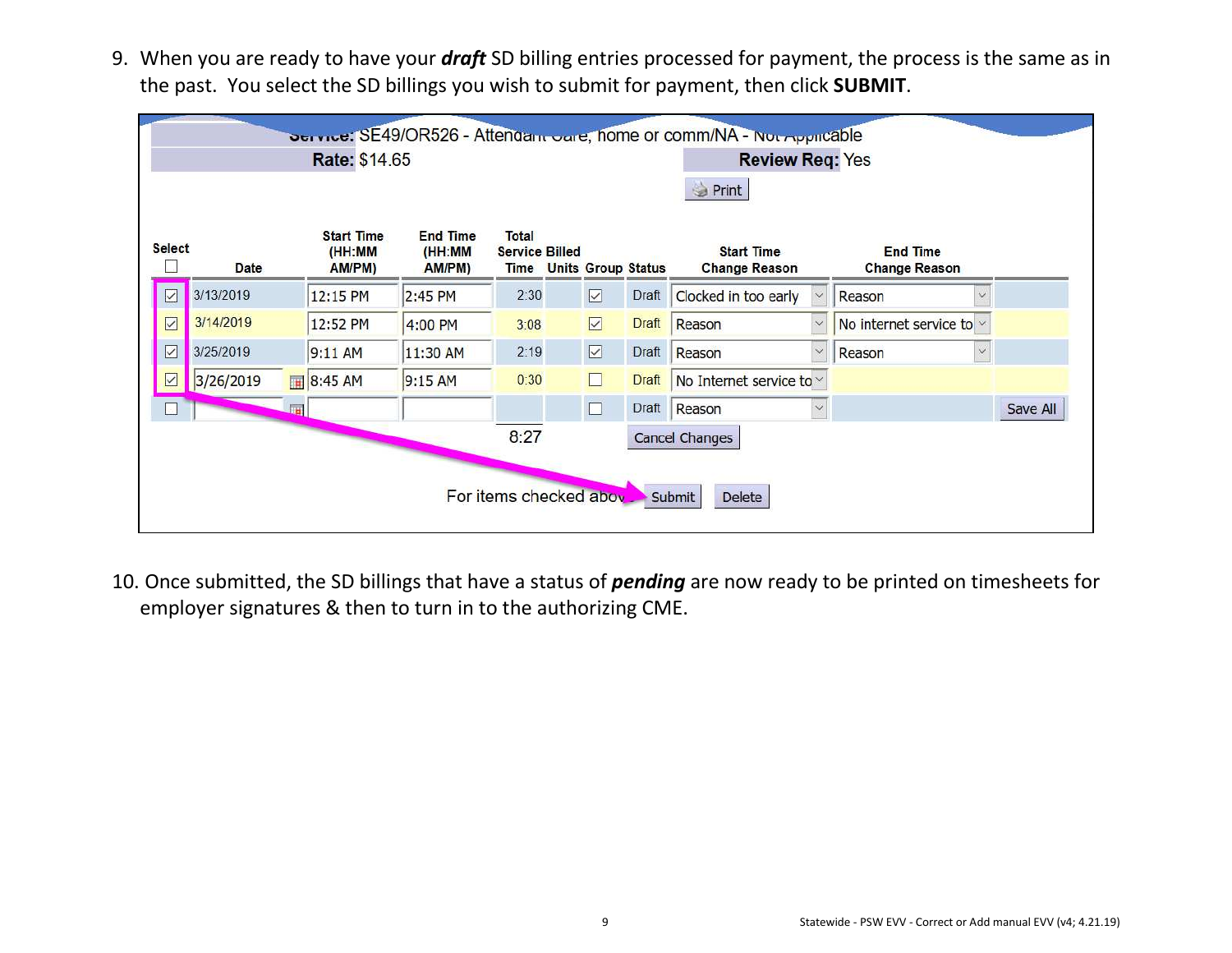|               | $\mathbf{r}$ |                                       | $\sim$ $\sim$                       |                                |          |                         |               |                                                                        |                                                     |          |
|---------------|--------------|---------------------------------------|-------------------------------------|--------------------------------|----------|-------------------------|---------------|------------------------------------------------------------------------|-----------------------------------------------------|----------|
|               |              |                                       |                                     |                                |          |                         |               | Service: SE49/OR526 - Attendant Care, home or comm/NA - Not Applicable |                                                     |          |
|               |              | Rate: \$14.65                         |                                     |                                |          |                         |               | <b>Review Req: Yes</b>                                                 |                                                     |          |
|               |              |                                       |                                     |                                |          |                         | Print<br>3    |                                                                        |                                                     |          |
| <b>Select</b> | <b>Date</b>  | <b>Start Time</b><br>(HH:MM<br>AM/PM) | <b>End Time</b><br>(HH:MM<br>AM/PM) | Total<br><b>Service Billed</b> |          | <b>Time Units Group</b> | <b>Status</b> | <b>Start Time</b><br><b>Change Reason</b>                              | End<br><b>Time</b><br>Change<br><b>Reason</b>       |          |
|               | 3/13/2019    | 12:15 PM                              | 02:45 PM                            | 2:30                           | 2:30 Yes |                         | Pending       | Clocked in too early                                                   |                                                     |          |
|               | 3/14/2019    | 12:52 PM                              | 04:00 PM                            | 3:08                           | 3:08 Yes |                         | Pending       |                                                                        | <b>No</b><br>internet<br>service<br>to clock<br>out |          |
|               | 3/25/2019    | 09:11 AM                              | 11:30 AM                            | 2:19                           | 2:19 Yes |                         | Pending       |                                                                        |                                                     |          |
|               | 3/26/2019    | 08:45 AM                              | 09:15 AM                            | 0:30                           |          | <b>No</b>               | Pending       | No Internet service to clock<br>in                                     |                                                     |          |
| k.            | 匣            |                                       |                                     |                                |          | $\Box$                  | Draft         | Reason<br>$\checkmark$                                                 |                                                     | Save All |
|               |              |                                       |                                     | 8:27                           |          |                         |               | <b>Cancel Changes</b>                                                  |                                                     |          |
|               |              |                                       | For items checked above             |                                |          |                         | Submit        | Delete                                                                 |                                                     |          |